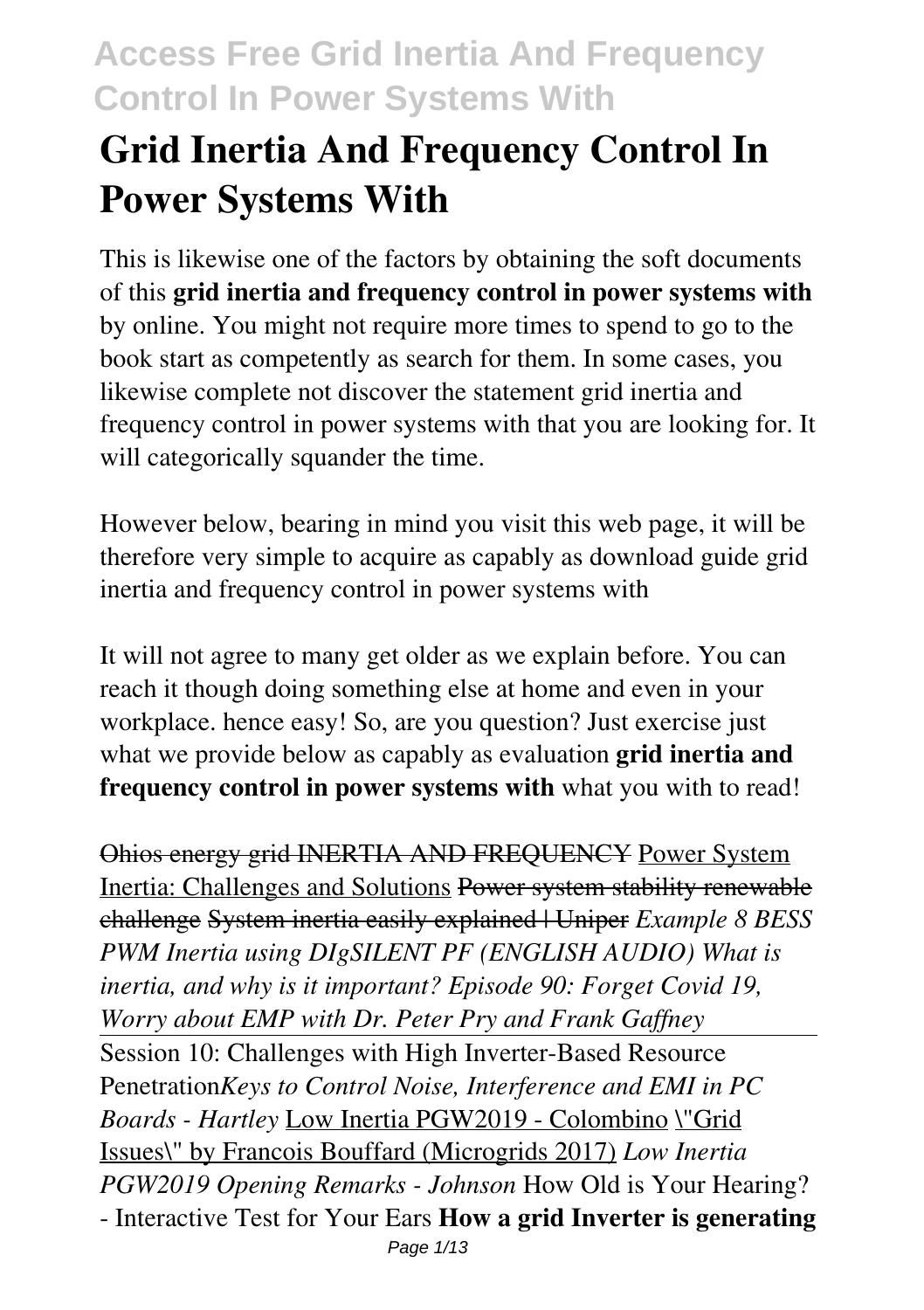#### **Active and Reactive Current? Fundamental Concept explained.** *Why Do Wind Turbines Have Three Blades?*

How Does the Power Grid Work?Extreme inertia! 160kW electric motor direct start (star-delta; NO soft starter) The ugly truth behind grid-tie solar systems. Part 1, FarmCraft101 solar. Watch before you buy!

California's Renewable Energy ProblemInertia \u0026 MAGNETISM: The Conjugate Principles of Force \u0026 Motion / Inertia \u0026 Acceleration Inertia Electrical Grid 101 : All you need to know ! (With Quiz) Freq Control in Low Inertia Systems (Spanish Audio), IEEE PES Peru 10 July 2020 *Reliability and Resilience Power Systems Low Inertia IEEE* Grid Code Development for PV System Integration *GridMetrix: The Consequences of Not Measuring Inertia* **Role of Renewable in grid stability \u0026 the missing inertia IEEE IAS** Hearing loss at age **DFIM Tutorial 1 - Implementation and Control of a DFIM in Matlab-Simulink Jo Nova - How to Destroy a Perfectly Good Electricity Grid in Three Easy Steps** Grid Inertia And Frequency Control

A common misunderstanding about frequency control is the idea that large spinning masses keep the power grid at a stable frequency during times of imbalance between supply and demand. "Inertia only sets the initial rate at which the frequency falls – it buys you time," notes Mark Ahlstrom, an engineer who works with the Energy Systems Integration Group (ESIG).

Inertia, frequency regulation and the grid – pv magazine USA Instead, a frequency converter between the wind turbine and electricity grid prevents the kinetic energy of the wind turbine's rotating mass from providing inertia during periods of frequency change. "When inertia decreases, sudden changes in frequency caused by a change in electricity consumption or production are faster and larger," said Minna Laasonen, senior advisor at Fingrid,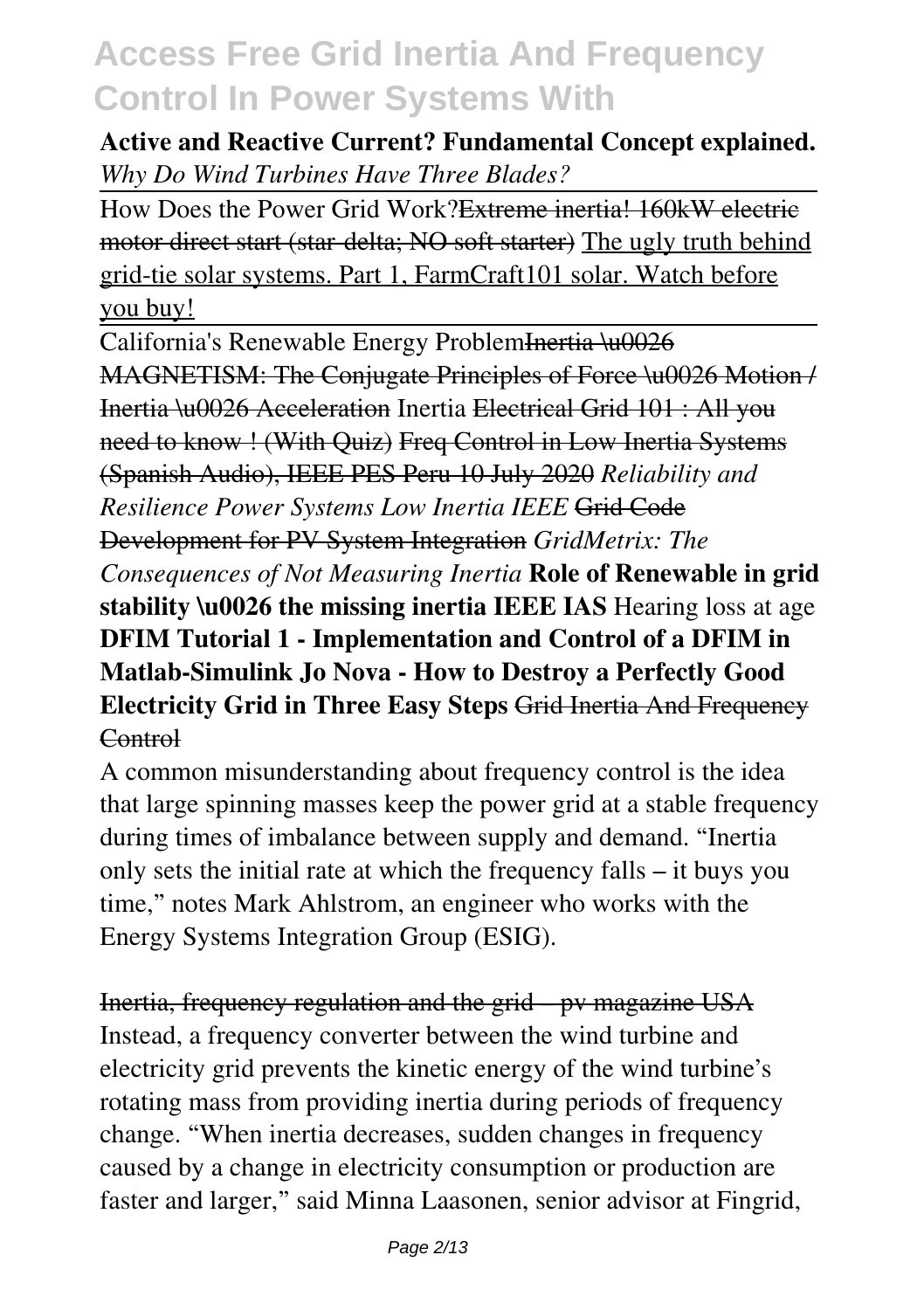the transmission operator in Finland.

#### Grid inertia: why it matters in a renewable world ...

A test grid is used to also investigate the variation of system inertia as a function of time. It is shown that by integrating renewables in the generation mix, the frequency support deteriorates, but through additional control, the frequency support can be improved.

[PDF] Grid Inertia and Frequency Control in Power Systems ... A common misunderstanding about frequency control is the idea that large spinning masses keep the power grid at a stable frequency during times of imbalance between supply and demand. "Inertia only sets the initial rate at which the frequency falls – it buys you time," notes Mark Ahlstrom, an engineer who works with the Energy Systems Integration Group (ESIG).

The big read: Inertia, frequency regulation and the grid ... National Grid closely monitors frequency across the system and automatically instructs power generators like Drax to respond to changes in frequency by dialing up or down generation. And ensuring this change in generation is done smoothly and instantaneously relies on using inertia.

Inertia: the shock absorbers keeping the grid stable - Drax The big plants' rotational inertia acts as a buffer to grid frequency changes, and to varying supply and inductive loads. However, PV solar has no rotational inertia, and wind turbines not much, though direct drive machines can provide some. With more renewables on the grid it will become more of an issue. So what can be done?

Rotatiload! Synchronous inertia and frequency stability ... The maths behind inertia.  $?f$  ?! = Rate of change of frequency ?P = MW of load or generation lost  $2H = Two$  times the system inertia in MWs / MVA. ?f ?t ?P 2H = H = Inertia constant in MWs / MVA J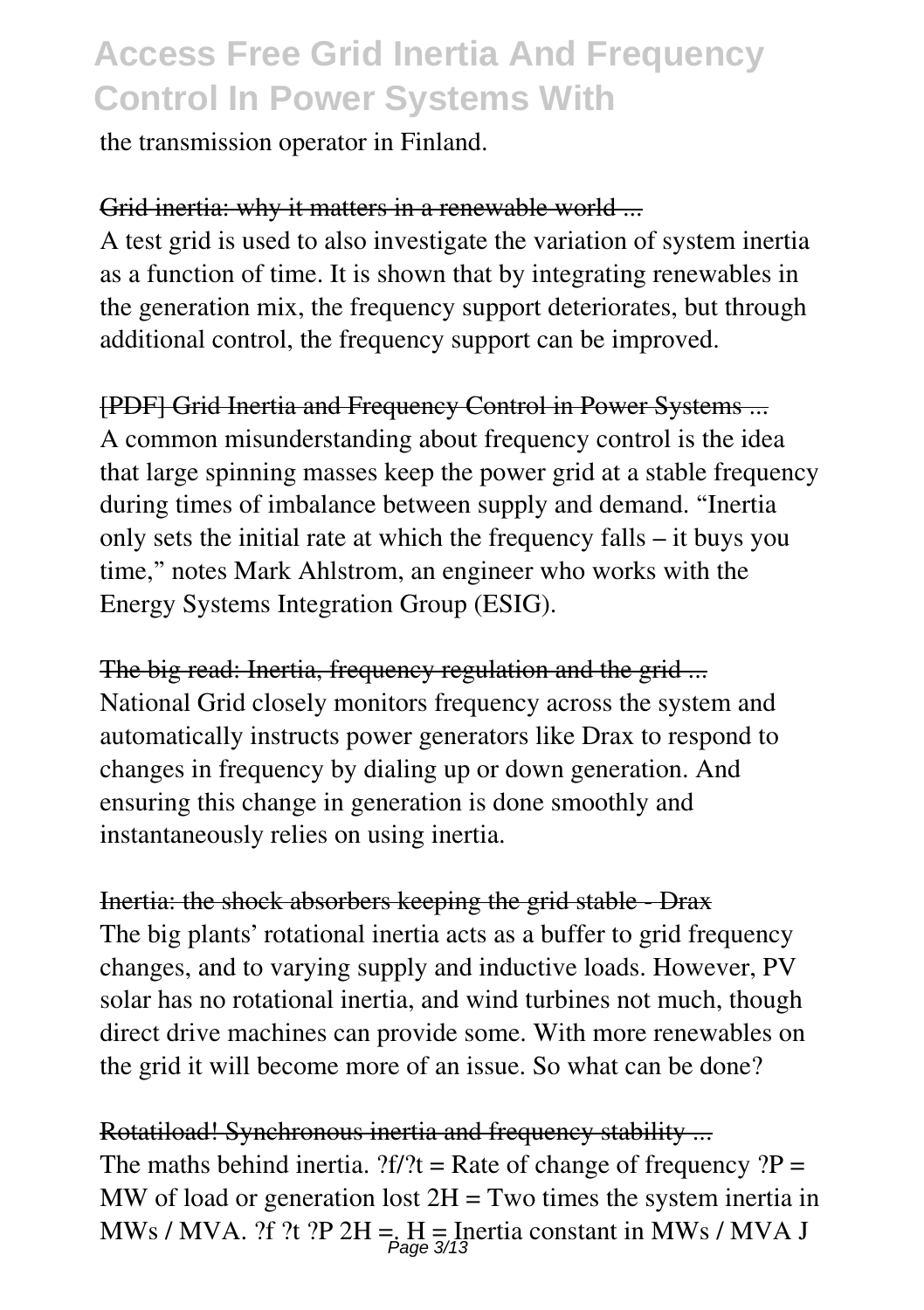$=$  Moment of inertia in kgm2of the rotating mass  $?$  = nominal speed of rotation in rad/s  $MVA = MVA$  rating of the machine.  $\frac{1}{2}J$ ?2.

Grid Code Frequency Response Working Group System Inertia A solution towards improving frequency stability and performance in a grid with numerous low inertia DGs/MGs is to fortify the system with virtual inertia. A virtual inertia (VI) system can be established by using an ESS together with a power electronics converter and a proper control algorithm to emulate the required inertia.

Frequency Stability and Control in Smart ... - IEEE Smart Grid To understand why, we'll need to go beyond spinning hamsters and frustrated llamas and dive into something called "frequency response," and even revisit the historic AC/DC battle. For that, check out part two of our investigation into inertia and the electric grid. \*Note: The animated gifs were not made using a physics simulator.

IE Questions: What Is Inertia? And What's Its Role In Grid ... Controlling the Frequency. The grid frequency is not a fixed value; it keeps changing within a narrow range. Allowable variation of the grid frequency is in a small range of  $\pm$  0.5 Hz or less. This is  $\pm$  30 rpm. At any point of time all the generators connected to the grid run at the same speed or in a "synchronized" mode.

How Grid Frequency Affects Electric Power Generation ... To overcome this problem, virtual inertia is introduced to ensure the short-term frequency stability of the grid. Generally, frequency control should be done in three stages: Inertial response (response to the rate of change of frequency) Primary frequency control. Secondary frequency control.

Virtual Inertia Control to Enhance Frequency Stability of ... Page 4/13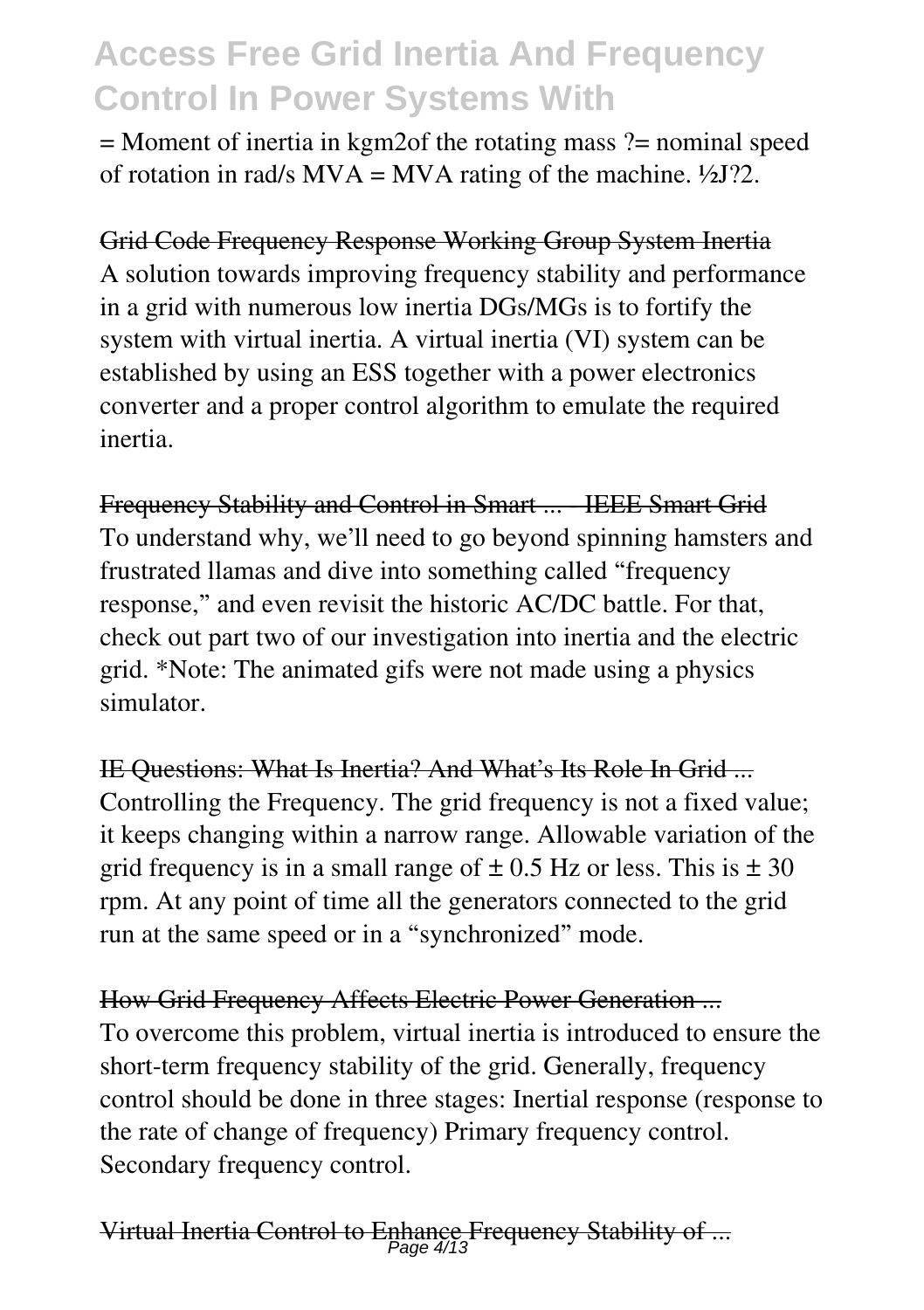The present paper emphasizes some significant points on the importance of inverter-based virtual inertia on the grid frequency regulation, dynamic impacts, and new relevant ideas to improve power grids frequency stability and control performance.  $\widehat{A} \odot 2017$ The Authors.

On Virtual inertia Application in Power Grid Frequency Control With no governor control system if there is a power mismatch the frequency will ramp in proportion to the power mismatch, and inversely proportional to the inertia. In calculus terms, the output (frequency deviation) signal is the integral of the input power mismatch – the inertia H being the constant which determines the slope of the ramp.

Inertia in power system: We don't actually need that much ... The frequency fluctuations are resisted by the sources of inertia on the grid – the principle of conservation of energy requires that power in must equal power out at all times, so when there is a power imbalance on the system, energy is transferred between the kinetic energy stored in the rotating turbines and the power system in order to maintain equilibrium between generation and demand.

#### Measuring grid inertia accurately will enable more ...

Frequency control in power systems Frequency in a power system is a real-time changing variable that indicates the balance between generation and demand. In Great Britain, the National Grid is the system operator that is responsible for maintaining the frequency response of the power system within acceptable limits.

Frequency control of future power systems: reviewing and ... Calculations performed by ERCOT show that the theoretical critical inertia level is ? 105 GW ? s, given the current set of technologies and frequency control practices. Dynamic studies have shown grid instability (e.g. voltage oscillations) at system inertia levels below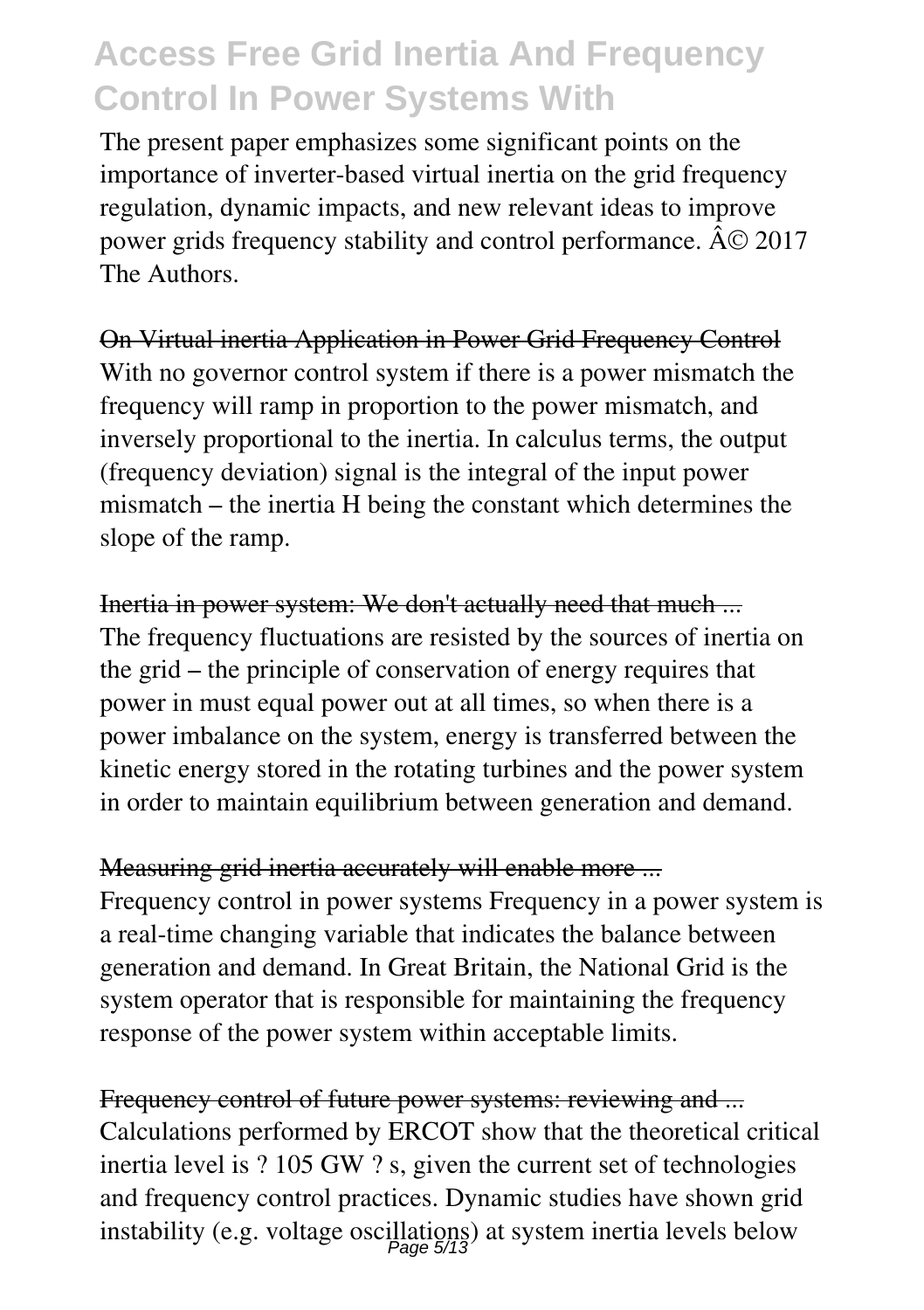100 GW ? s, so this limit is used in practice [ 30 ].

#### Evaluating rotational inertia as a component of grid ...

In Great Britain, the grid frequency is 50Hz. In the US, it's 60Hz. In the US, it's 60Hz. In Japan, the western half of the country runs at 60Hz, and the eastern half of the country runs at 50Hz – a string of power stations across the middle of the country steps up and down the frequency of the electricity as it flows between the two grids.

Why we need the whole country on the same frequency - Drax Inertia is a property of the grid which limits frequency variations in the case of sudden load or generation changes. High penetrations of renewable energy reduce the inherent inertia of the grid. Synthetic inertia can be introduced using smart grid techniques to overcome this problem.

Synthetic inertia in grids with a high renewable energy ... A test grid is used to also investigate the variation of system inertia as a function of time. It is shown that by integrating renewables in the generation mix, the frequency support deteriorates, but through additional control, the frequency support can be improved.

Modern Aspects of Power System Frequency Stability and Control describes recently-developed tools, analyses, developments and new approaches in power system frequency, stability and control, filling a gap that, until the last few years, has been unavailable to power system engineers. Deals with specific practical issues relating to power system frequency, control and stability Focuses on lowinertia and smart grid systems Describes the fundamental processes by which the frequency response requirements of power systems in daily operation are calculated, together with a description of the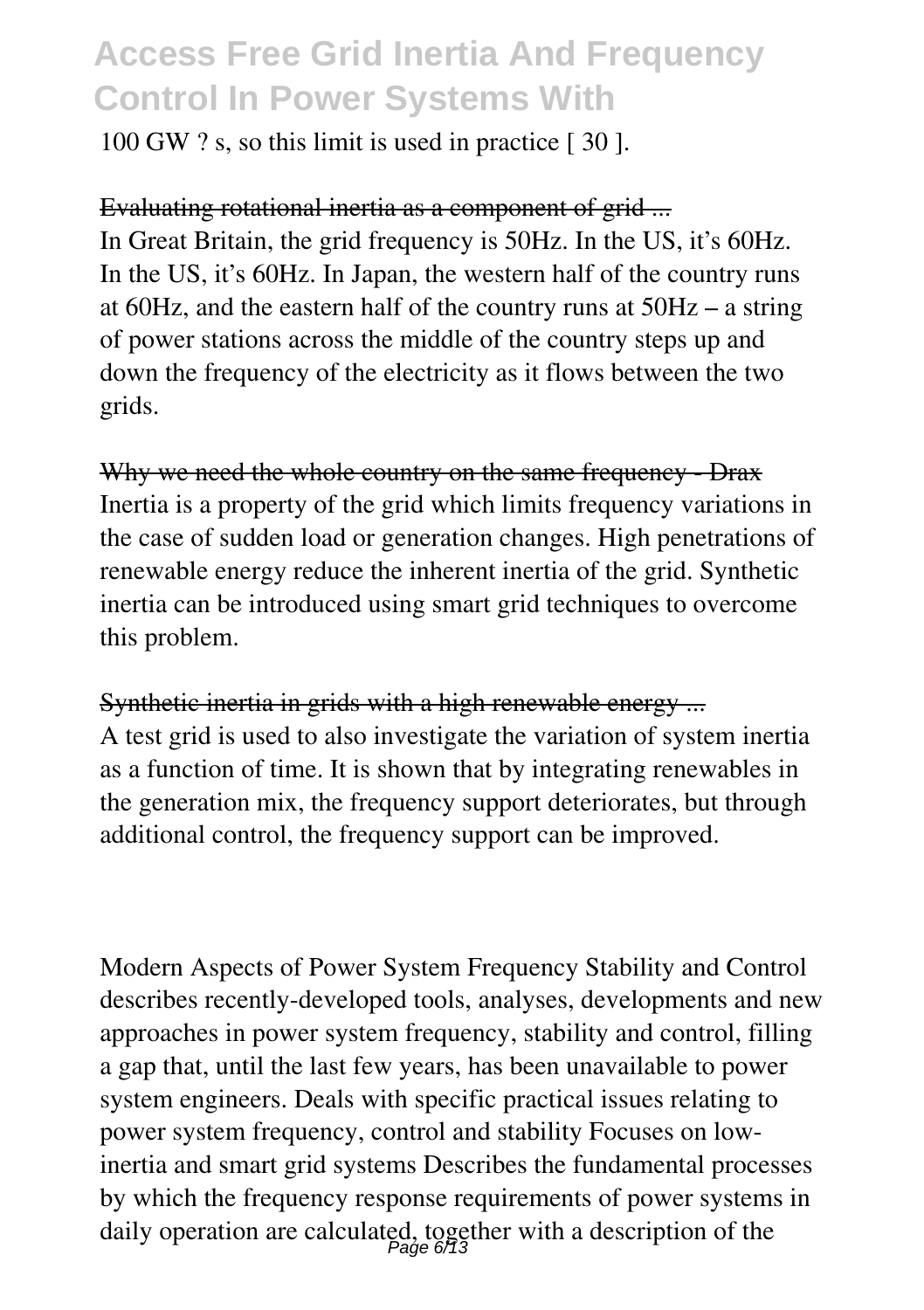actual means of calculation of these requirements

This book provides a thorough understanding of the basic principles, synthesis, analysis, and control of virtual inertia systems. It uses the latest technical tools to mitigate power system stability and control problems under the presence of high distributed generators (DGs) and renewable energy sources (RESs) penetration. This book uses a simple virtual inertia control structure based on the frequency response model, complemented with various control methods and algorithms to achieve an adaptive virtual inertia control respect to the frequency stability and control issues. The chapters capture the important aspects in virtual inertia synthesis and control with the objective of solving the stability and control problems regarding the changes of system inertia caused by the integration of DGs/RESs. Different topics on the synthesis and application of virtual inertia are thoroughly covered with the description and analysis of numerous conventional and modern control methods for enhancing the full spectrum of power system stability and control. Filled with illustrative examples, this book gives the necessary fundamentals and insight into practical aspects. This book stimulates further research and offers practical solutions to real-world power system stability and control problems with respect to the system inertia variation triggered by the integration of RESs/DGs. It will be of use to engineers, academic researchers, and university students interested in power systems dynamics, analysis, stability and control.

The increased penetration of renewable energy resources particularly those connected via inverters to the electric grid like wind and solar, has resulted in the displacement of traditional synchronous generators. This has subsequently led to a decline in the available rotational inertia from these synchronous generators that provides immediate frequency response in the event of a disturbance to the grid. The result is a larger increase in the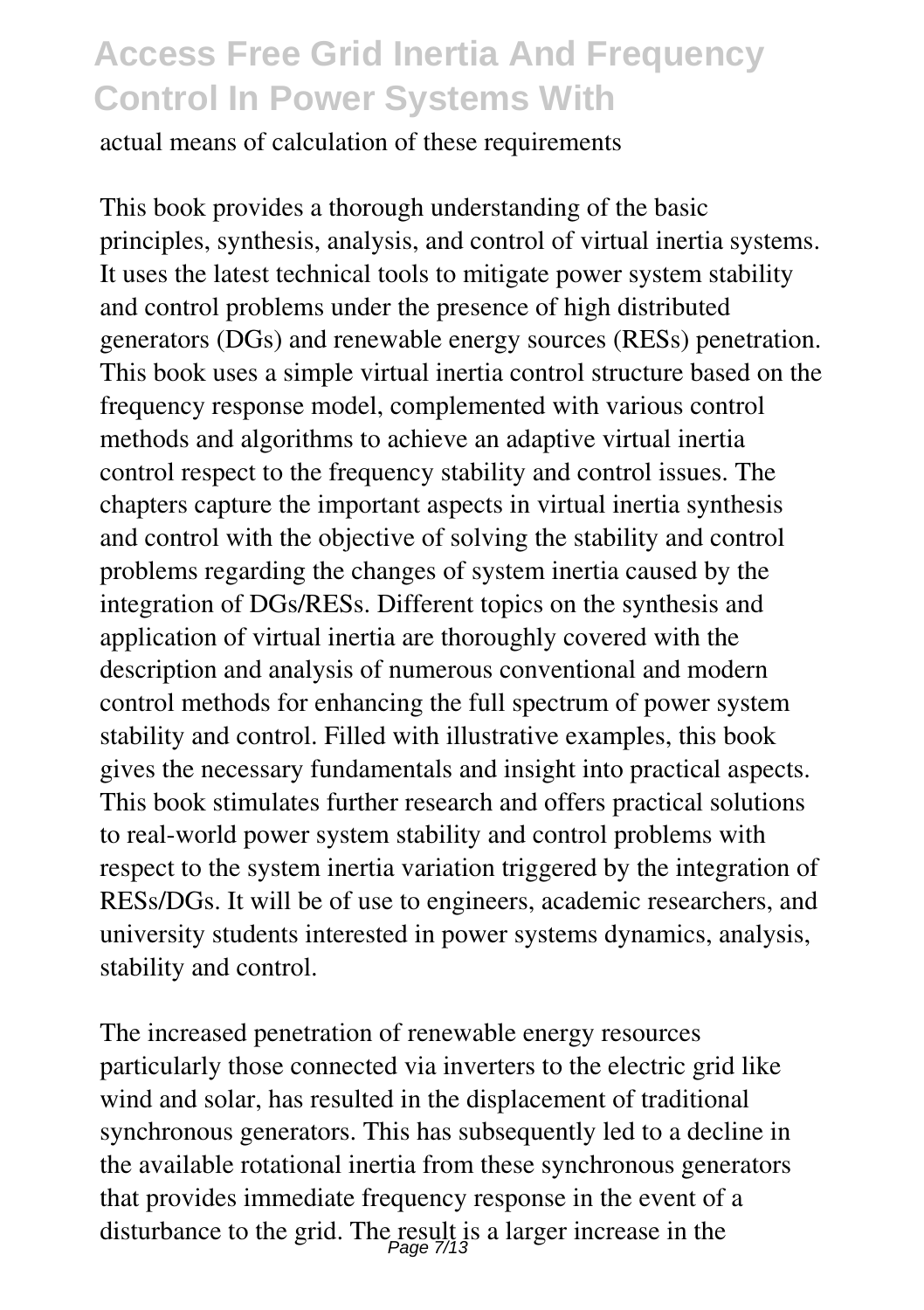frequency deviation, rate of change of frequency, and a slower settling time, all of which can lead to frequency instability and an eventual collapse of the grid. This network condition has been termed low-inertia power systems. The aim of this dissertation is to design control and optimization algorithms that will enable these inverter-based resources participate effectively and optimally in providing frequency control response in a low-inertia power systems by controlling their inverter interfaces. The first part of this dissertation focuses on optimizing the performance of the popular virtual synchronous machine control structure for inverter-based resources, by developing an algorithm to optimally design the inertia and damping gain coefficient of its frequency control loop. This enables these inverter-based resources to participate efficiently in the inertia response portion of primary frequency control, by producing active power proportional to frequency measurements, in response to a power imbalance or disturbance to the grid, just like a synchronous generator. The second part of this dissertation focuses on designing a novel inverter-based resource control strategy termed inverter power control, which is based on model predictive control, to directly determine the optimal active-power set-point for the inverter-based resources in the event of a power imbalance or disturbance in the system. This proposed control framework alleviates a fundamental drawback of the virtual synchronous machine approach that constrains the inverter-based resources to behave like synchronous machines when responding to a frequency event thereby limiting the potentials of these fast acting and flexible inverter-based resources.

Nowadays, most of the ancillary services such as reserve capacity, inertia and frequency control relies on large conventional power plants. Approaching future power systems with high penetration of renewable energy sources (RES) has resulted in imperative need for the evaluation of ancillary services. This research focuses on the frequency stability which must be ensured in order to maintain the Page 8/13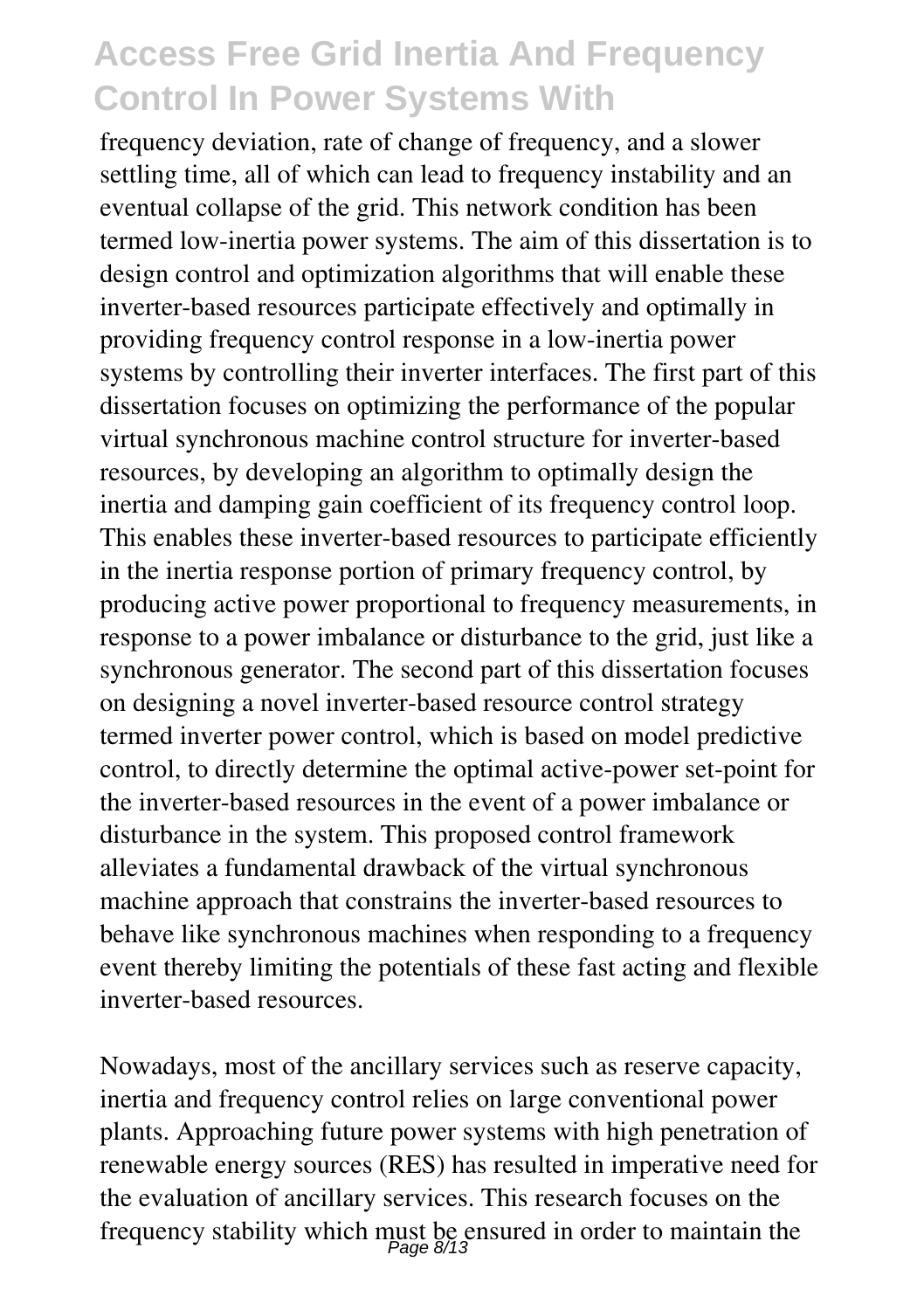grid stability against imbalances between generation and load. This large conventional power plants that provide ancillary services are called "must-run" units. These facilities are generation power plants necessary during certain operating conditions and they are responsible for providing enough ancillary services to ensure a reliable operation of power systems. Given a high RES penetration in the future, must-run units are expected to be reduced or totally decommissioned reducing the power system inertia. This may result in insecure operation threatening the reliability of the power supply. This project investigates the frequency stability support from renewable energy generation such as wind power plants (WPPs) and solar photovoltaic systems (SPVSs) in future power systems with high penetration of RES and without must-run units. Sensitivity studies for frequency stability are performed on a simulated 2030 scenario for western Denmark (DK1) power system. The objective of this master thesis is to study the DK1 power system to analyse the ability of modern controllable WPPs to provide frequency stability without must-run units in a future scenario dominated by RES generation. This project examines the primary frequency control in DK1 simulating an overfrequency event islanding DK1 from the CE power system with high wind forecast. The main results of this project reveal that the fast deploy of active power by the RES generation counterbalances the reduced inertia in the power system, which can operate without a lack of stability of the power supply for overfrequency events without mustrun units. However, there are technical capabilities and limitations that curtail the RES penetration. Recommendations on the parameters of the WPPs frequency control are made according to the droop, the ramp rate and the RES penetration. The virtual inertia is recommended for frequency control of WPPs and increases its importance when the RES penetration is high. The support of HVDC interconnections is an interesting facility to increase the RES penetration allowing the power system to operate with even less inertia online maintaining a stable supply. Although, the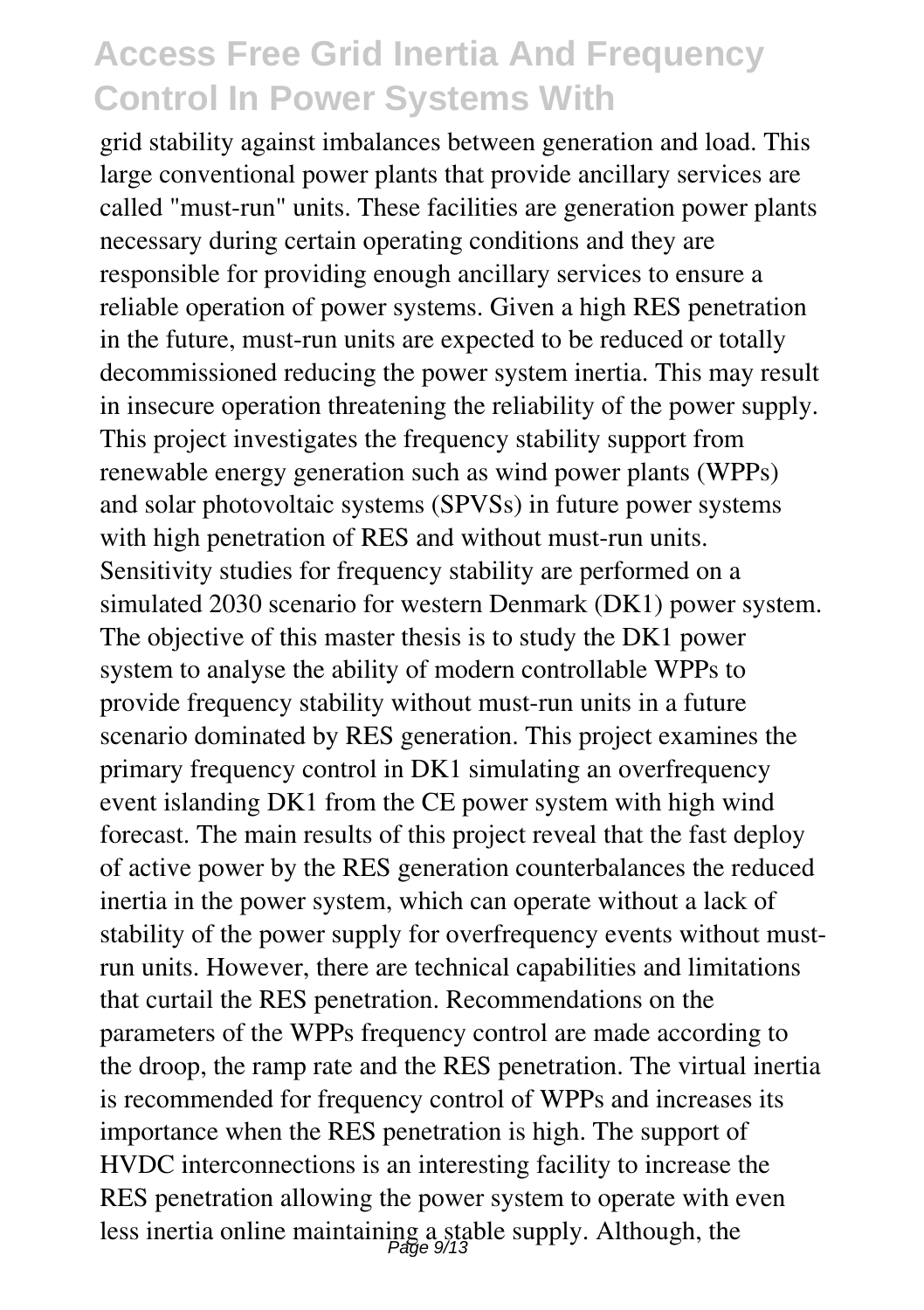measurement and communication delay by the frequency controllers increases its importance when increasing the RES penetration as faster power deploy is needed.

This book discusses relevant microgrid technologies in the context of integrating renewable energy and also addresses challenging issues. The authors summarize long term academic and research outcomes and contributions. In addition, this book is influenced by the authors' practical experiences on microgrids (MGs), electric network monitoring, and control and power electronic systems. A thorough discussion of the basic principles of the MG modeling and operating issues is provided. The MG structure, types, operating modes, modelling, dynamics, and control levels are covered. Recent advances in DC microgrids, virtual synchronousgenerators, MG planning and energy management are examined. The physical constraints and engineering aspects of the MGs are covered, and developed robust and intelligent control strategies are discussed using real time simulations and experimental studies.

The Power Electronics, Drive Systems, and Technologies Conference (PEDSTC) aims to bring together academic scientists, leading engineers, industry researchers, and scholar students to exchange and share their experiences and research results about all aspects of power electronics and electrical drives

Energy storage systems have been recognized as the key elements in modern power systems, where they are able to provide primary and secondary frequency controls, voltage regulation, power quality improvement, stability enhancement, reserve service, peak shaving, and so on. Particularly, deployment of energy storage systems in a distributed manner will contribute greatly in the development of smart grids and providing promising solutions for the above issues. The main challenges will be the adoption of new techniques and strategies for the optimal planning, control, monitoring and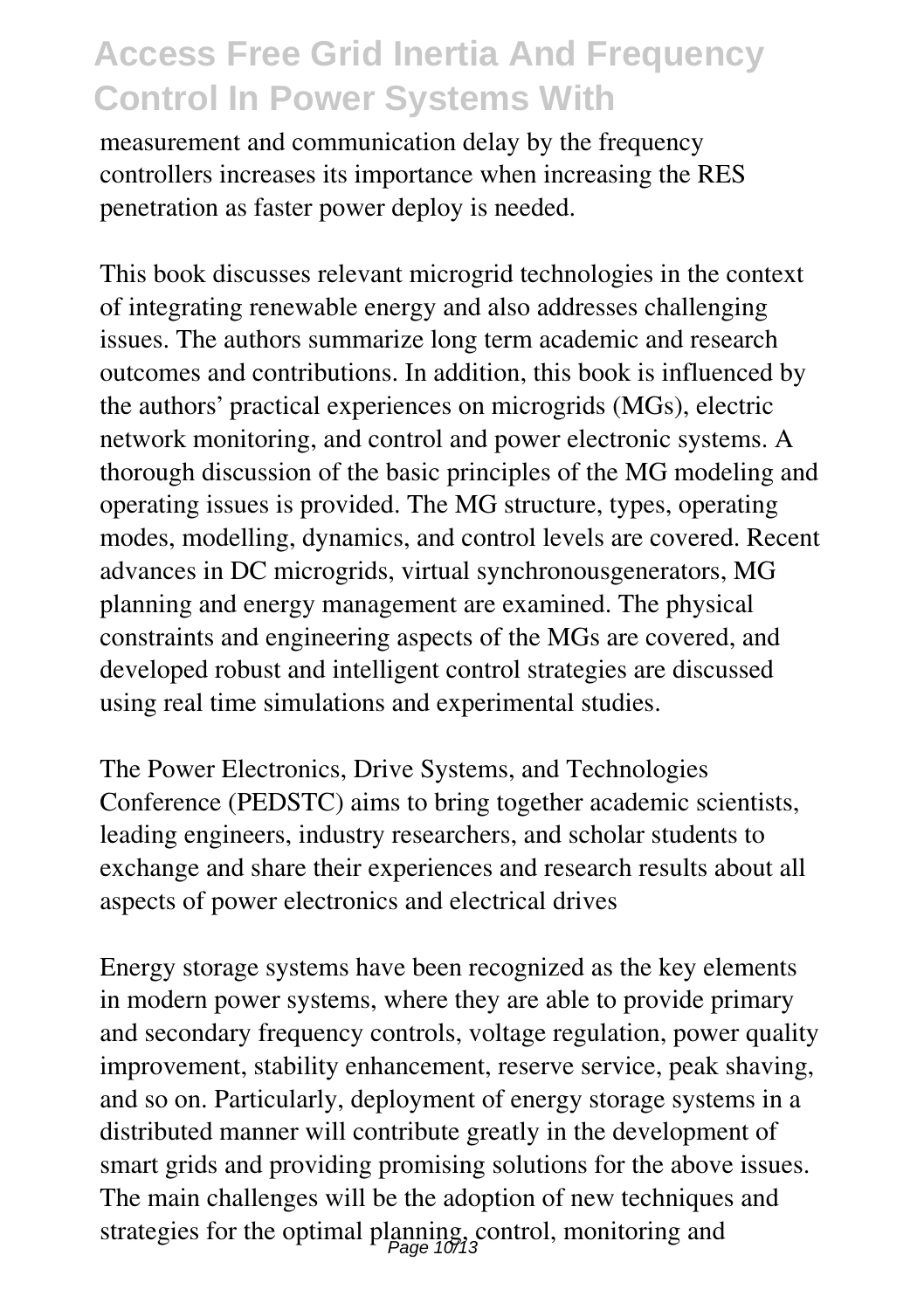management of modern power systems with the wide installation of distributed energy storage systems. Thus, the aim of this book is to illustrate the potential of energy storage systems in different applications of modern power systems, with a view toward illuminating recent advances and research trends in storage technologies. This exciting new volume covers the recent advancements and applications of different energy storage technologies that are useful to engineers, scientists, and students in the discipline of electrical engineering. Suitable for the engineers at power companies and energy storage consultants working on energy storage field, this book offers a cross-disciplinary look across electrical, mechanical, chemical and renewable engineering aspects of energy storage. Whether for the veteran engineer or the student, this is a must-have for any library.

This updated edition of the industry standard reference on power system frequency control provides practical, systematic and flexible algorithms for regulating load frequency, offering new solutions to the technical challenges introduced by the escalating role of distributed generation and renewable energy sources in smart electric grids. The author emphasizes the physical constraints and practical engineering issues related to frequency in a deregulated environment, while fostering a conceptual understanding of frequency regulation and robust control techniques. The resulting control strategies bridge the gap between advantageous robust controls and traditional power system design, and are supplemented by real-time simulations. The impacts of low inertia and damping effect on system frequency in the presence of increased distributed and renewable penetration are given particular consideration, as the bulk synchronous machines of conventional frequency control are rendered ineffective in emerging grid environments where distributed/variable units with little or no rotating mass become dominant. Frequency stability and control issues relevant to the exciting new field of microgrids are also undertaken in this new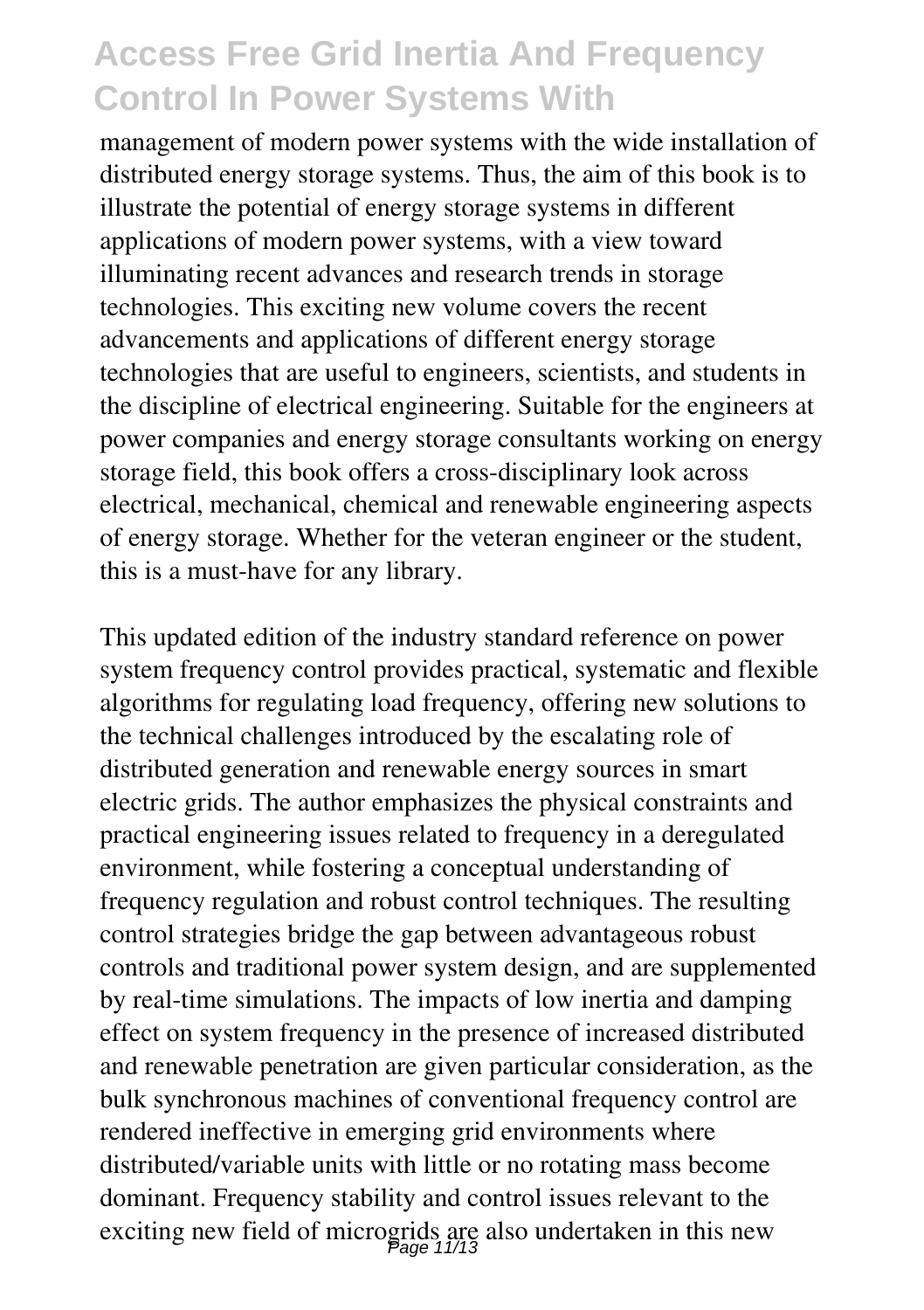edition. As frequency control becomes increasingly significant in the design of ever-more complex power systems, this expert guide ensures engineers are prepared to deploy smart grids with optimal functionality.

Discover new challenges and hot topics in the field of penetrated power grids in this brand-new interdisciplinary resource Renewable Integrated Power System Stability and Control delivers a comprehensive exploration of penetrated grid dynamic analysis and new trends in power system modeling and dynamic equivalencing. The book summarizes long-term academic research outcomes and contributions and exploits the authors' extensive practical experiences in power system dynamics and stability to offer readers an insightful analysis of modern power grid infrastructure. In addition to the basic principles of penetrated power system modeling, model reduction, and model derivation, the book discusses inertia challenge requirements and control levels, as well as recent advances in visualization of virtual synchronous generators and their associated effects on system performance. The physical constraints and engineering considerations of advanced control schemes are deliberated at length. Renewable Integrated Power System Stability and Control also considers robust and adaptive control strategies using real-time simulations and experimental studies. Readers will benefit from the inclusion of: A thorough introduction to power systems, including time horizon studies, structure, power generation options, energy storage systems, and microgrids An exploration of renewable integrated power grid modeling, including basic principles, host grid modeling, and grid-connected MG equivalent models A study of virtual inertia, including grid stability enhancement, simulations, and experimental results A discussion of renewable integrated power grid stability and control, including small signal stability assessment and the frequency point of view Perfect for engineers and operators in power grids, as well as academics studying the